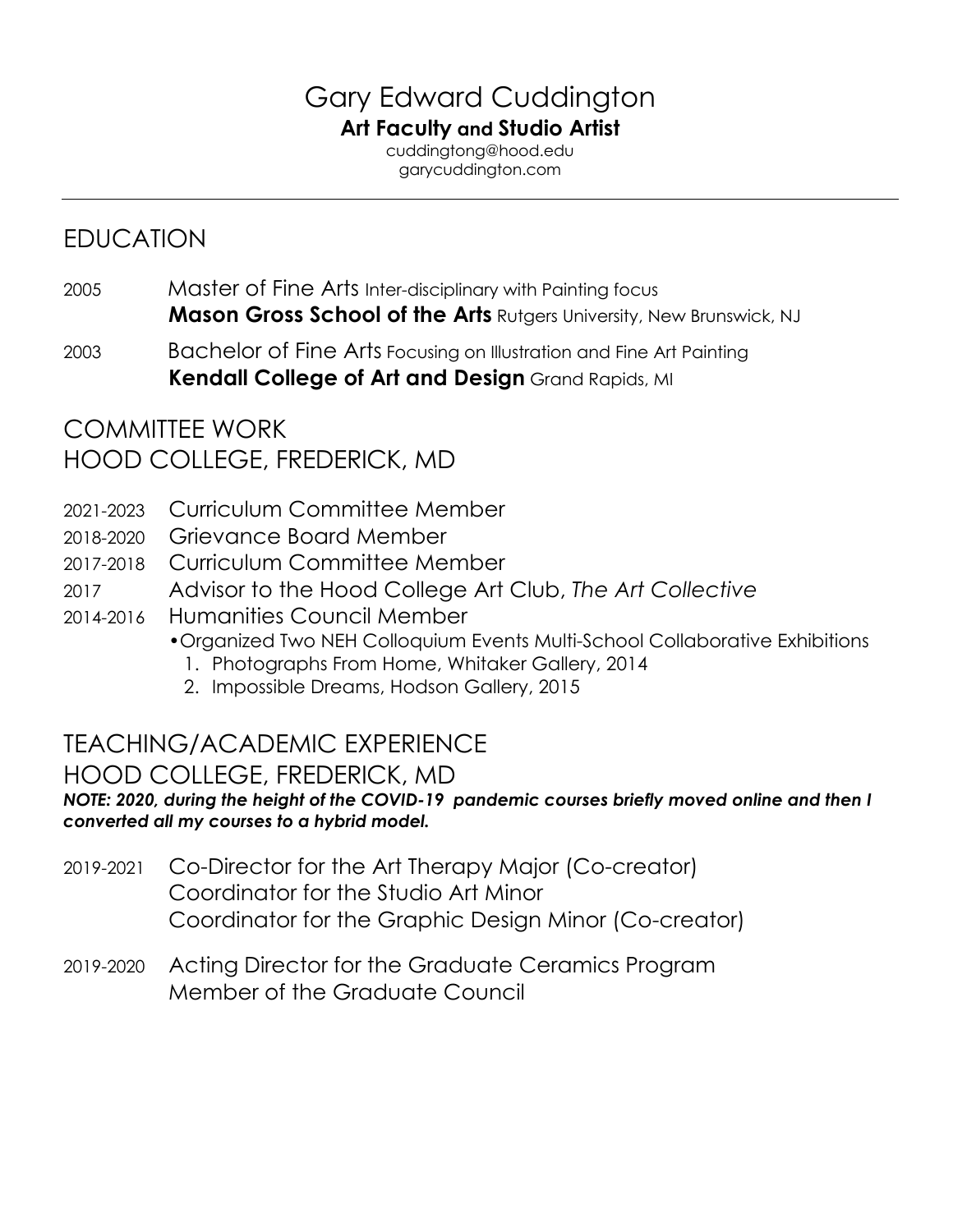# 2020-2021 Studio Arts Coordinator/Assistant Professor/Student Advisor

#### **Courses Taught:**

Color Theory Watercolor Painting Drawing I Drawing II Drawing III Painting I Painting II Painting III Business of Art Senior Seminar; Studio Art Writing for Art & Archaeology

#### 2017-2020 Studio Arts Coordinator/Assistant Professor/Student Advisor **Courses Taught:**

Color Theory Watercolor Painting Drawing I Drawing II Drawing III Painting I Painting II Painting III Business of Art Senior Seminar; Studio Art Phantasmagoria; Special Topics Course Writing for Art & Archaeology

#### 2012-2017 Studio Arts Coordinator/Visiting Assistant Professor/Student Advisor

#### **Courses Taught:**

Color Theory Watercolor Painting Drawing I Drawing II Drawing III Painting I Painting II Painting III Business of Art Senior Seminar, Studio Art Special Topics Course: Phantasmagoria

## 2010-2012 Adjunct Studio Art Instructor **Courses Taught**

Painting I Painting II Painting III Senior Seminar for Studio Art Independent studies: Studio Art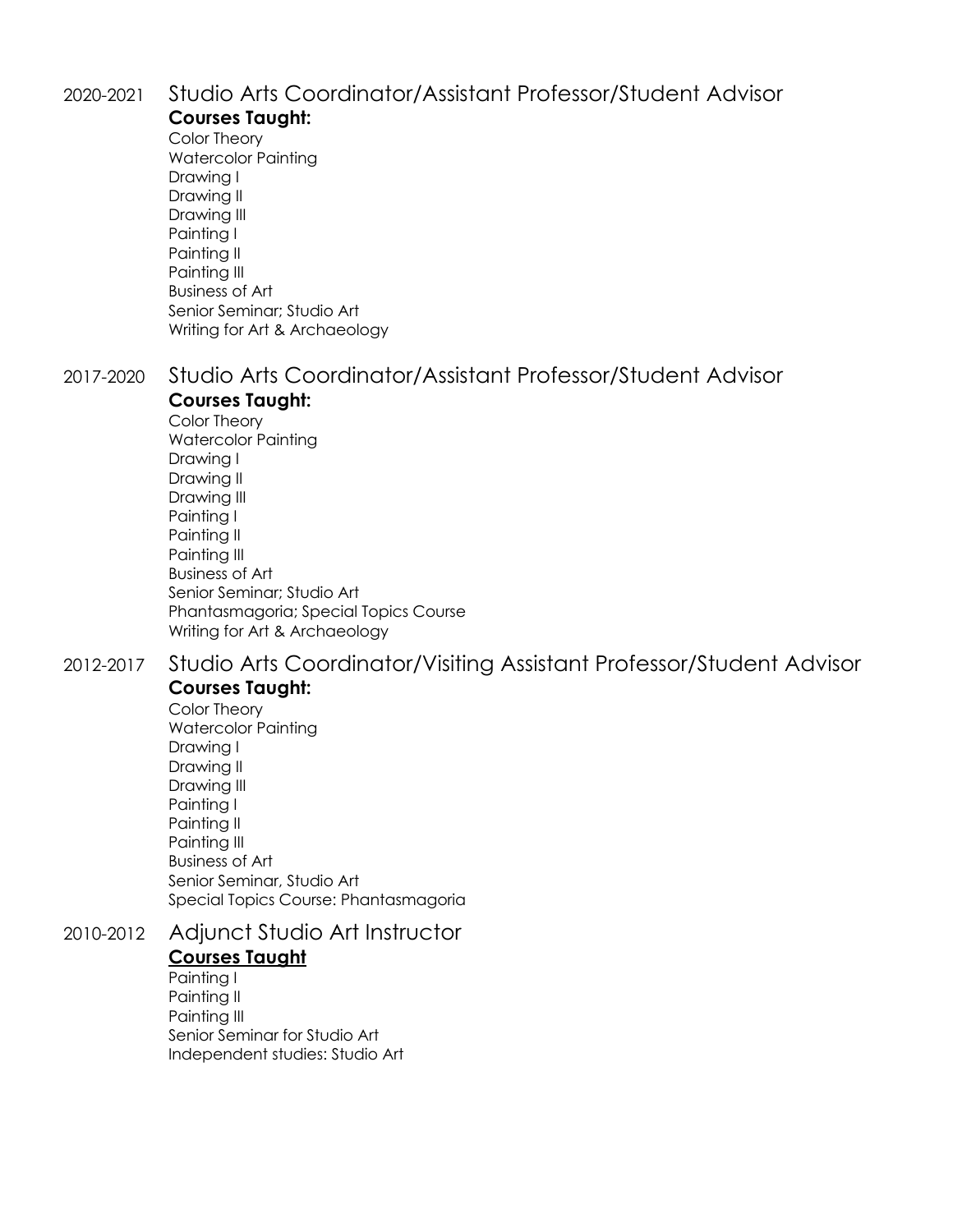# TEACHING/ACADEMIC EXPERIENCE

MASON GROSS SCHOOL OF THE ARTS AT RUTGERS UNIVERSITY, NJ

2004-2005 Teaching Assistantship

**Courses Taught:** Drawing Fundamentals 3-D Design

#### 2005 Substitute Teacher; For Steve DiBenedetto, Art Faculty **Courses:** Painting II

Advanced Painting

#### EXHIBITIONS, EVENTS AND PUBLICATION RECORD *NOTE: I show work with Artdromeda Baltimore every 3-4 months*

- 2021 Group Exhibition, showcasing artists now regularly showing with Artdromeda Baltimore, Montgomery Park Building, Baltimore, MD (November)
- 2021 *Annual Faculty Art Exhibition*, Group Show, Whitaker Gallery, Hood College, Frederick
- 2020 Group Exhibition, showcasing artists now regularly showing with Artdromeda Baltimore, Montgomery Park Building, Baltimore, MD
- 2020 *Annual Faculty Art Exhibition*, Group Show, Whitaker Gallery, Hood College, Frederick
- 2020 Group Exhibition, showcasing artists now regularly showing with Artdromeda Baltimore, Montgomery Park Building, Baltimore, MD (October)
- 2019 Group Exhibition, *Baltimore Spectacle* (during Artscape), Hancock Solar Gallery, Baltimore, MD
- 2019 Group Exhibition, showcasing artists now regularly showing with Artdromeda Baltimore, Montgomery Park Building, Baltimore, MD
- 2019 *Hood Faculty Exhibition*, Group Show, Whitaker Gallery, Hood College, Frederick, MD
- 2019 Thinning the Veil, Two-Person Exhibition, Whitaker Gallery, Hood College, Frederick, MD
- 2018,2019 Group Exhibitions, Artdromeda Baltimore, Montgomery Park Building, Baltimore, MD
- 2016-2017 *The Big Show*, Group Exhibition, Creative Alliance, Baltimore, MD
- 2010-2016 *Hood Faculty Exhibition*, Group Show, Hodson Art Gallery, Hood College, Frederick, MD 2016 *Psychometry*, Painting and Ceramics Two-Person Exhibition, with works by Gary
- Cuddington and Lisa York, Hood College, Hodson Gallery Events I Organized at Hood College, Frederick, MD

2015 Graffiti Painting, an Interactive Art Collaboration

This event was part of the Hood College Presidential Inauguration.

The public was invited to add their contributions to two large canvases in front of the Tatem Arts building on Inauguration Day. Hood College art faculty also contributed their mark-making skills to these highly collaborative and interactive paintings. The paintings will later be displayed on campus.

## 2015 Psychedelic Projection

This event was part of the Hood College Presidential Inauguration. Worked with Hood College IT and alumna Cecelia Lee '15 to project her abstract psychedelic animation (timed to music) onto the façade of the Tatem Arts Center.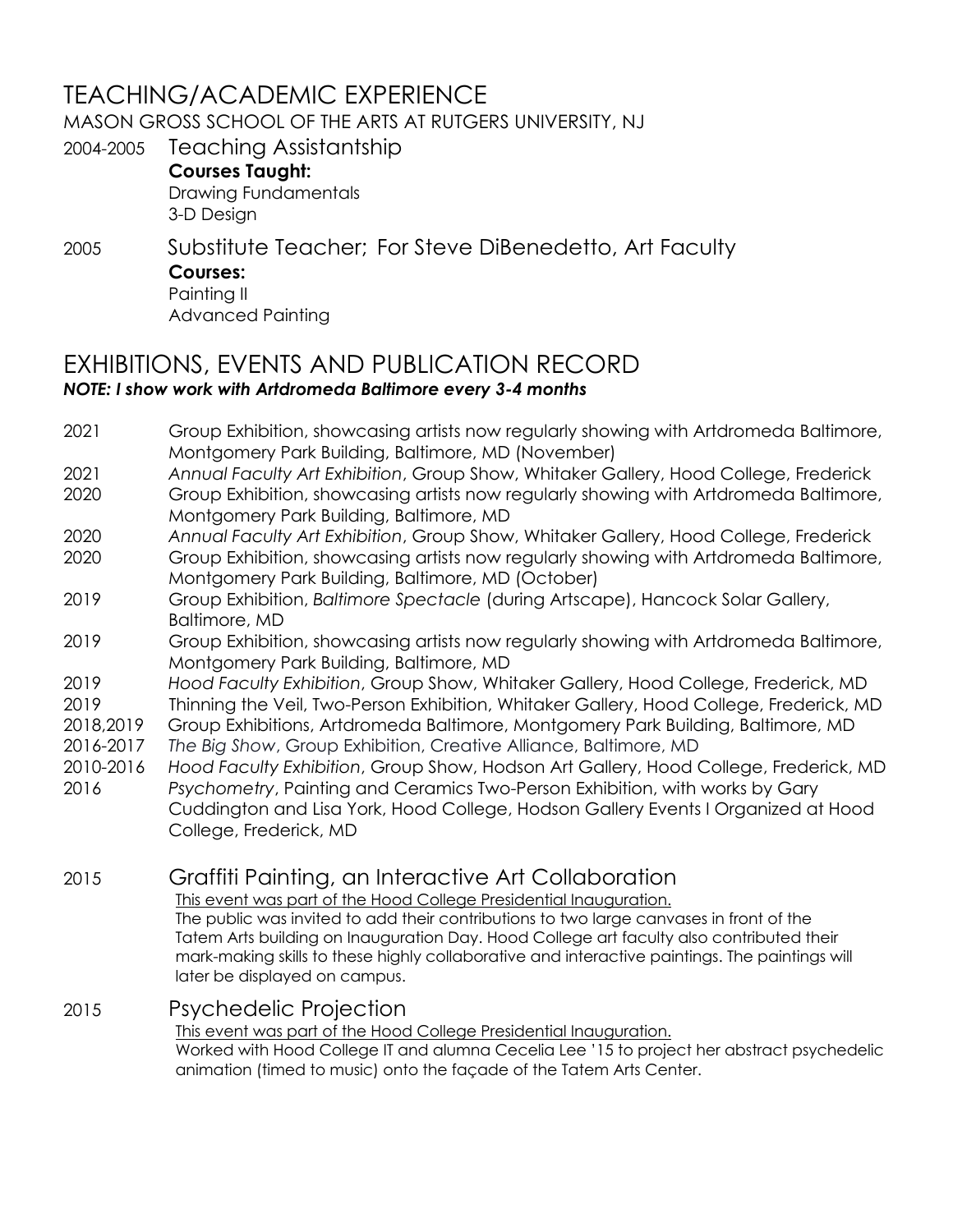#### 2015 *Impossible Dreams*

A collaborative exhibition that took place in the Hodson Gallery, with individual and group works by faculty, students and staff members from Hood College, Stevenson University, Goucher College and Frederick Community College. I organized and took part in this exhibition. My work included paintings, as well as 3D prints executed in collaboration with Gwyneth Whieldon, Assistant Professor of Mathematics at Hood College.

- 2015 *Your Turn*, Group Exhibition, Carroll Museum, Baltimore, MD
- 2015 *Lotta Art*, Annual Fundraiser Group Exhibit, School 33 Art Center, Baltimore, MD
- 2015 *2nd Elements Metal Art Show*, Group Show, Gallery 788
- 2015 *Faculty and Student Pop-up Art Group Show*, Whitaker Gallery, Hood College
- 2016 *Faculty Group Exhibition*, Hodson Gallery, Hood College, Frederick, MD
- 2016 Psychometry, works by Gary Cuddington and Lisa York, Hood College
- 2014 One Page Spread, Studio Visit Magazine, Spring Edition
- 2014 *Faculty Group Show*, Hodson Gallery, Hood College, Frederick, MD
- 2013 *Faculty Group Show*, Hodson Gallery, Hood College, Frederick, MD
- 2012 *Faculty Group Show*, Hodson Gallery, Hood College, Frederick, MD
- 2012 *Out of Order*, Maryland Art Place, Baltimore, MD
- 2011 *Faculty Group Show*, Hodson Gallery, Hood College, Frederick, MD
- 2011 *Adjunct Faculty Show*, Hodson Art Gallery, Hood College, Frederick, MD
- 2010 *Faculty Group Show*, Hodson Art Gallery, Hood College, Frederick, MD
- 2008 *Group Show Interdisciplinary*, Clash Bar, Clifton, NJ
- 2007 *An Aesthetic*, interdisciplinary group show, Revolver Tattoo, New Brunswick, NJ
- 2005 *Group Show in Painting*, curated by City Without Walls, Seton Hall, Orange, NJ
- 2003 *MFA Review Show*, Mason Gross School of the Arts, New Brunswick, NJ
- 2005 *MFA Thesis Exhibition*, Mason Gross School of the Arts, New Brunswick, NJ
- 2004 *MFA Faculty/Student Show*, Mason Gross School of the Arts, New Brunswick, NJ
- 2003 *Interdisciplinary Group Show*, Blue Steeple Gallery, Grand Rapids, MI
- 2002 *Urban Sensitivity/Rural Torment*, group show, Kendall College, Grand Rapids, MI
- 2002 *BFA Final Show*, Kendall College of Art and Design, Grand Rapids, MI
- 2002 *3x3x3*, interdisciplinary group show, Warehouse, Grand Rapids, MI

# PROFESSIONAL DEVELOPMENT

## **MEMBERSHIPS**

- 2020-Present. •CAA (College Art Association)
- 2013-Present •FATE (Foundations in Art: Theory and Education)
	- •Maryland Society of Portrait Painters
	- •Creative Alliance

## **WORKSHOPS**

- 2016 Maryland Arts Council Workshop, Creative Alliance, Baltimore MD *Art in Public Space*
- 2013-2014 Andrew Simonet Artist Workshops, Baltimore, MD *Grant Writing Artists Raising Kids*